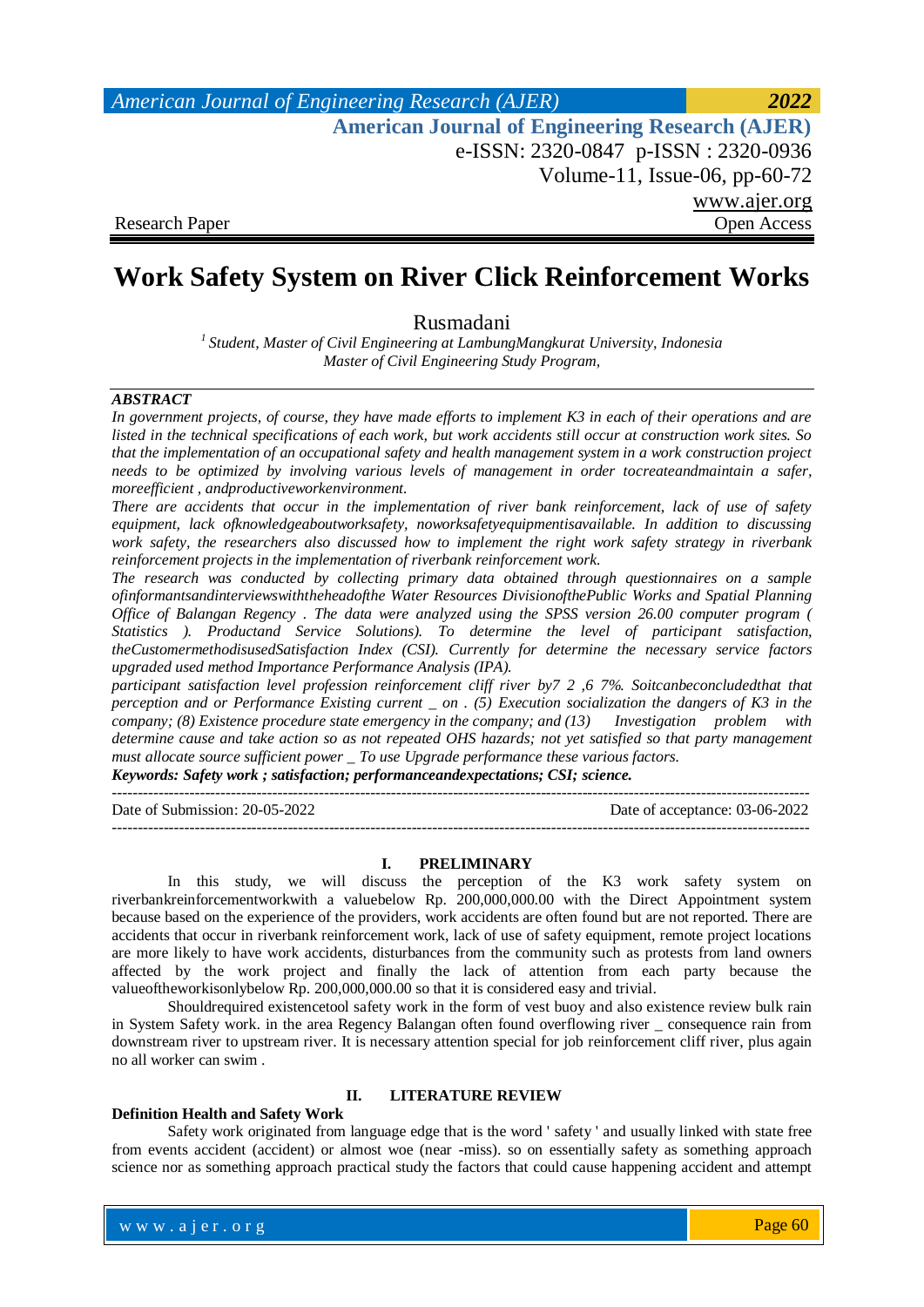develop various ways and approaches for zoom out risk happening accidents (Shaaf, 2007). Definition health and safety work according to researchers is as following:

1. Mangkunegara(2002) "means" safety and health work is something thought and effort for ensure wholeness and perfection good physical nor spiritual power work on in particular, and humans on generally, result works and culture for going to public just and prosperous".

2. Mathis and Jackson (2002), "stated that safety is going to on protection to well-being physique somebody against related injuries with job. Health is going to on condition general physical, mental, and stability emotion by general ".

3. Simanjuntak(1994), "Safety" work is condition risk - free safety \_ accident and damage where we work that includes about condition building , condition machinery , equipment safety , and conditions workers ".

4. According to the Big Indonesian Dictionary, safety and health work is " a " condition work free from threats \_ disturbing danger \_ process activity and result in injury, disease, damage treasure things , as well disturbance environment ".

### **Regulation About Occupational K3 Construction**

To use guaranteed safety and health work on maintenance construction in Indonesia, there are a number of Settings regarding K3 which is general and special for maintenance construction, several including:

- 1. Law No. 2 [of 2017 RegardingServiceConstruction](https://sibima.pu.go.id/mod/resource/view.php?id=16194)
- 2. [RegulationGovernment No. 50 of 2012 concerningApplication of SMK3](https://sibima.pu.go.id/mod/resource/view.php?id=16196)
- 3. Regulation President Number 07 of 2019 concerning Disease Consequence Work
- 4. Regulation government no. 88 of 2019 concerning Occupational Health

5. Permenakertrans RI No. 1 of 1980 concerning Safety Work on Construction building.

6. Decree of the Minister of Manpower of the Republic of Indonesia No. Kep-196/Men/1999 concerning guarantee program administration social power work for power work daily freelance, wholesale, and agreement work time certain in the service sector construction.

7. Republic of Indonesia Decree No. 384/KPTS/M/2004 concerning Guidelines Technical Safety and Health Work on The place Activity Construction Dam.

8. Regulation Minister Employment Number 5 of 2018 concerning Safety and Health Work Environment Work

9. PU Ministerial Decree No. 9 of 2008 concerning SMK3 Guidelines

10. PU Ministerial Decree No. 5 of 2014 concerning Construction SMK3 Guidelines Field Profession General

11. PERMEN PUPR Number 02/PRT/M/2018 Year 2018.

#### **Aspect of** *Safety Management* **( Management safety )**

one \_ system management safety and health work that has been developed and made reference is OHSAS ( *Occupational Health and Safety Assessment Series* ) 18000. OHSAS 18000 includes OHSAS 18001 namely system management safety and health (OHSMS- Occupational *Health and* Safety *Management Systems* ).

The characteristics and specifications of OHSAS provide condition on system management health and safety (OH&S- Occupational Health & Safety). The OHSAS Specification apply by common and can applied for all organization where range implementation Depend on organizational OH&S policy factors, the nature of activity as well as consequences and levels complexity.

#### **Profession Reinforcement cliff River**

Reinforcement slopes / Revetments isthe structure that placed on the cliff river for absorb water energy protect something cliff plot river to erosion and runoff wave (*overtopping*) to land and \_ overall Upgrade stability plot river or body protected embankment.

Beside used for protect slope river, reinforcement cliff also usually used for protect embankment. Protected area reinforcement cliff is mainland right behind building. Surface building facing coming wave could be vertical or tilted. This building can made of couple Gabions, couple stone, concrete, pile of pipes (buis) concrete, plaster, wood or a number of Typerevertment produced by factory. But what is often encountered in the field is reinforcement a cliff made of piles stone with the outer layer consists of stone with more size big.

#### **Validity Test**

Test validity done with method correlation *pearson product moment* that is with correlate item scores on questionnaire with the total score. If mark coefficient more than 0.3 then item question the could said to be valid. As for the formula *pearson product moment* namely: 

 …………………………………….(2.1)

w w w . a j e r . o r g where  $\mathcal{L} = \mathcal{L} \left( \mathcal{L} \right)$  is the set of  $\mathcal{L} \left( \mathcal{L} \right)$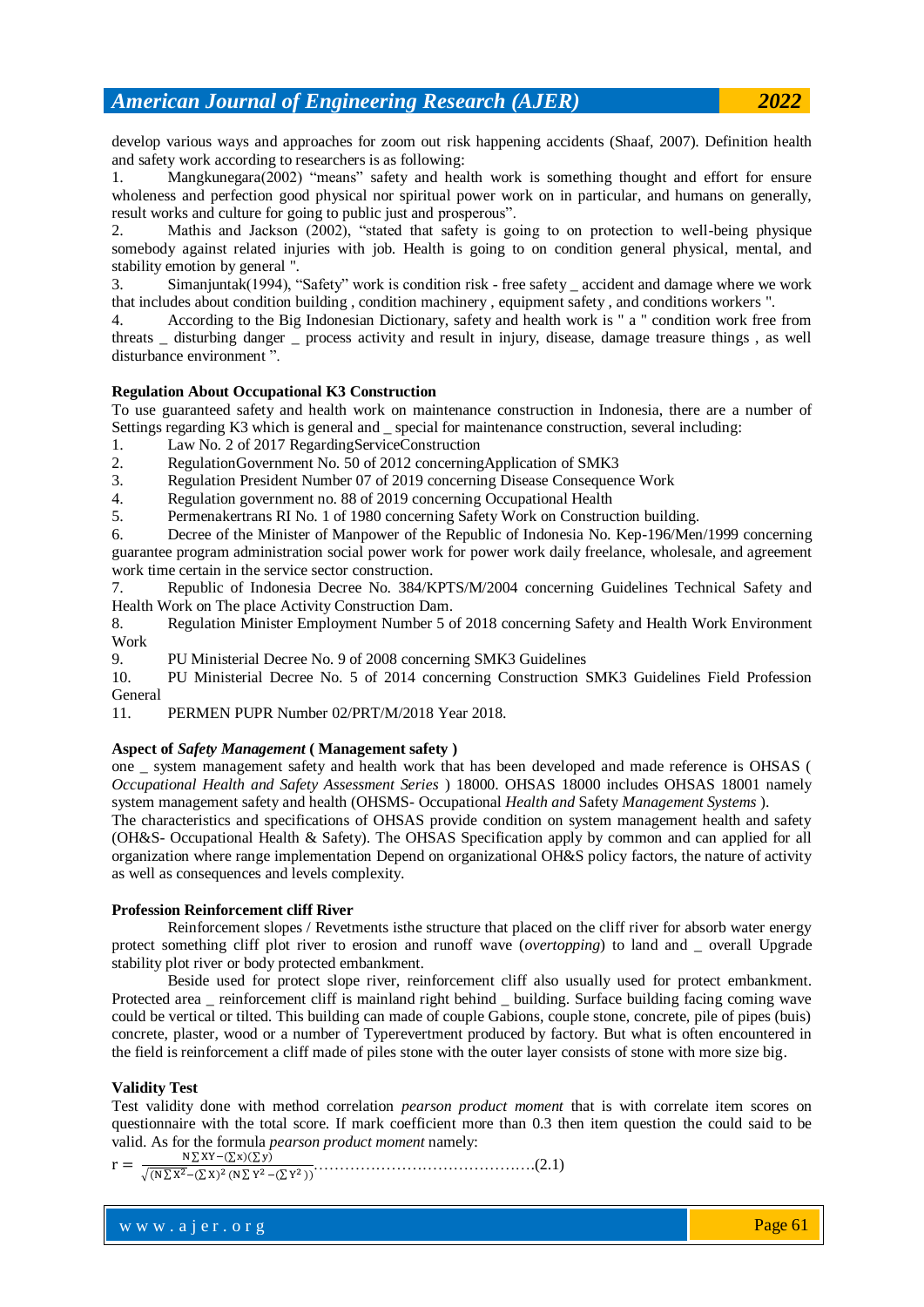where r is coefficient product moment correlation, Y is X's total score is score each question or item and N is total respondents . The value of r can be varies from -1 to with +1. So that can made equality mathematical as -1  $r + 1$ . Result of calculation will give three alternative :

1. If r= 0 or close to 0, then the relationship between the two variables is very weak or no there is correlation between the variable X to the variable Y.

2. If  $r= +1$  or approaches  $+1$ , then the relationship between the two variables becomes strong and unidirectional, called positive.

3. If r= -1 or approaches -1, then the relationship between the two variables becomes strong and opposite direction, called negative.

As ingredients interpretation to coefficient relationship found big or small, so be guided on provision as on Table 1.

| Table 1. Outdelines for Orve line pretation Coefficient Correlation |                    |  |
|---------------------------------------------------------------------|--------------------|--|
| Coefficient Interval                                                | Relationship Level |  |
| 0 r > 0.2                                                           | Very weak          |  |
| 0.2 r > 0.4                                                         | Weak               |  |
| 0.4 r > 0.6                                                         | Currently          |  |
| 0.6 r > 0.8                                                         | Strong             |  |
| 0.8 r > 1                                                           | Very strong        |  |
|                                                                     |                    |  |

Table I. Guidelines for Give Interpretation Coefficient Correlation

#### **Reliability Test**

Reliability test used for test to what extent is a questionnaire could trusted or reliable if questionnaire the used twice or \_ more at different times \_ if produce measurement obtained \_ relatively same so said questionnaire the reliable ( *reliable* ), in other words reliability test show something trust from questionnaire . Formula used \_ in test reliability:

 $\alpha = \left(\frac{n}{n}\right)$  $\frac{n}{n-1}\left(1-\frac{\sum \sigma^2}{\sigma^2}\right)$ ………………………………………… …( 2.2)

Where, N is total respondents, R is the average correlation intrim, sum item variance and total composite variance. Processing test reliability this research with use SPSS software assistance.

#### **CSI (** *CustomerSatisfaction Index* **)**

Customers satisfaction index is used for know level satisfaction user service by thorough with see level performance and rate interest or expectations of attributes service service is definition according to Deviani (2016). To use know CSI value, then the steps taken are: as following:

1. Set*Mean Importance Score*(MIS) and *Mean Satisfaction Score*(MSS) *Mean Importance Score* (MIS) is the average of mark interest something attribute. Whereas *mean Satisfaction Score* (MSS) is the average value of for level satisfaction that comes from performance perceived service \_ by customer.

| $MIS = \frac{[\sum_{i=1}^{n}Xi_i]}{[\sum_{i=1}^{n}igma_i]}$ |                                        |  |
|-------------------------------------------------------------|----------------------------------------|--|
| Description:                                                |                                        |  |
| Xi                                                          | : Interest score attribute $X$ to $-i$ |  |
| n                                                           | : Total respondents                    |  |
|                                                             |                                        |  |

| $MSS = \frac{[\sum_{i=1}^{n} Y_i]}{[\sum_{i=1}^{n} Y_i]}$ |                                       |
|-----------------------------------------------------------|---------------------------------------|
| Description:                                              |                                       |
| Yi                                                        | : Interest score attribute $Y$ to $i$ |
| n                                                         | : Total respondents                   |
|                                                           |                                       |

2. Determine*Weight Factor*(WF) or weighted factor. This weight is percentage of MIS score per indicator against total MIS of all indicators.

 $WF =$ M ………………………………………………….…(2.5) Description: *MISSION* : Average score of importance to -i  $\Sigma_i^{\imath}$ : The average number of interests from -i to -p

3. Determine*Weight Score*(WS) or mark weighted. This weight is multiplication between WF and average level satisfaction.

WSi = WFi X MSS……………………………………………………......(2.6)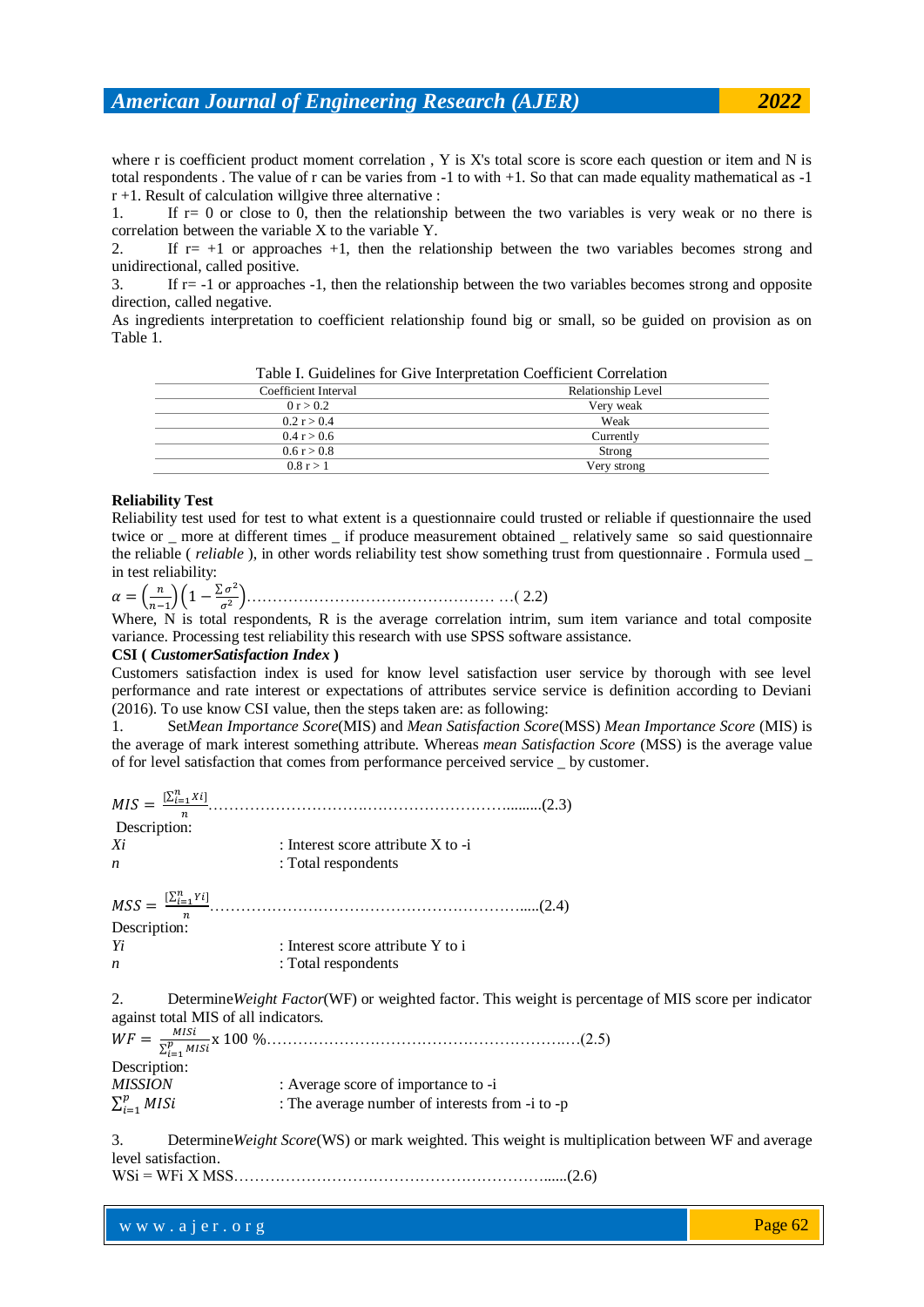| Description: |  |
|--------------|--|
| WiFi         |  |

*WiFi* : Weighted factor to -i  $\Sigma_i^{\imath}$ : factor average level satisfaction

4. Set*Customer Satisfaction Index*(CSI)

 $CSI = \frac{\sum_i^L}{\sum_i^L}$ ……………………………………………………( 2.7)

Description:

 $\Sigma_i^{\imath}$ 

: The average number of values importance from -i to -p *HS* : *(higestscale)* is the maximum scale used

| Table II. Customer Satisfaction Index (CSI) |                    |               |                   |  |  |  |
|---------------------------------------------|--------------------|---------------|-------------------|--|--|--|
| Attribute                                   | Interest           | Satisfaction  | Mark              |  |  |  |
|                                             | $\left( 1 \right)$ | P)            | (S)               |  |  |  |
|                                             | $1-5$ . scale      | $1-5$ . scale | $(S) = (I) x (P)$ |  |  |  |
|                                             |                    |               |                   |  |  |  |
| .                                           |                    |               |                   |  |  |  |
| Mark                                        | Total $(I) = (Y)$  |               | Total $(S) = (T)$ |  |  |  |
| Amount                                      |                    |               |                   |  |  |  |

Determination overall CSI according to Bhote (1996) the average value in the column interests (I) are added up so that obtained Y and also the product of I with P in column scores (S) are summed and obtained T.

| Table III. Satisfaction Level Criteria |                      |                         |  |  |  |
|----------------------------------------|----------------------|-------------------------|--|--|--|
| No                                     | $CSI Value (\%)$     | Description (CSI)       |  |  |  |
|                                        | $81\%$ CSI $> 100\%$ | Very Satisfied          |  |  |  |
| ,                                      | 66% CSI $> 81$ %     | Satisfied               |  |  |  |
| 3                                      | 51% $CSI > 66%$      | <b>Enough Satisfied</b> |  |  |  |
| 4                                      | 35% $CSI > 51$ %     | Not Satisfied           |  |  |  |
|                                        | 0 % CSI $>35$ %      | No Satisfied            |  |  |  |

Based on Table II values the maximum CSI is 100%. More CSI value lower than 50% which indicates performance not enough satisfied. Currently CSI value 80% or more tall signify user very satisfied to performance service.

# **IPA (***Importance Performance analysis***)**

This method measures level interest customer (*customer expectations*) in relation with what it should be done by company to produce product or quality service \_ high (Rangkuti, 2006). Assessment and analysis done after questionnaire done, interpretation differential semantic scale value no could directdone, but should compared with mark group normative. To findoutthepositionofeachattributeusingthecalculationoftheaveragevalueofeachattributewiththefollowingformulati

on:  $\bar{X} = \frac{\Sigma}{\Sigma}$  $\boldsymbol{n}$ ………………………………………………………………… ……. .(2.8)  $\bar{Y} = \frac{\Sigma}{\sqrt{2}}$  $\boldsymbol{n}$ ………………………………………………………………… ……. .(2.9) Where:

 $\bar{X}$  = Averagescoreof satisfaction/ *performance level* 

 $\overline{Y}$  = Averagescoreofimportance/ *importance* 

Xi = Satisfactionratingscore

 $n =$  Number of respondents

IPA analysisisdescribed in theformof a 2 - dimensionalquadrantwhichisgraphicandeasy tointerpret. Shape the graph used as Figure I. Based on expectations and performance graphs are shared into 4 quadrants.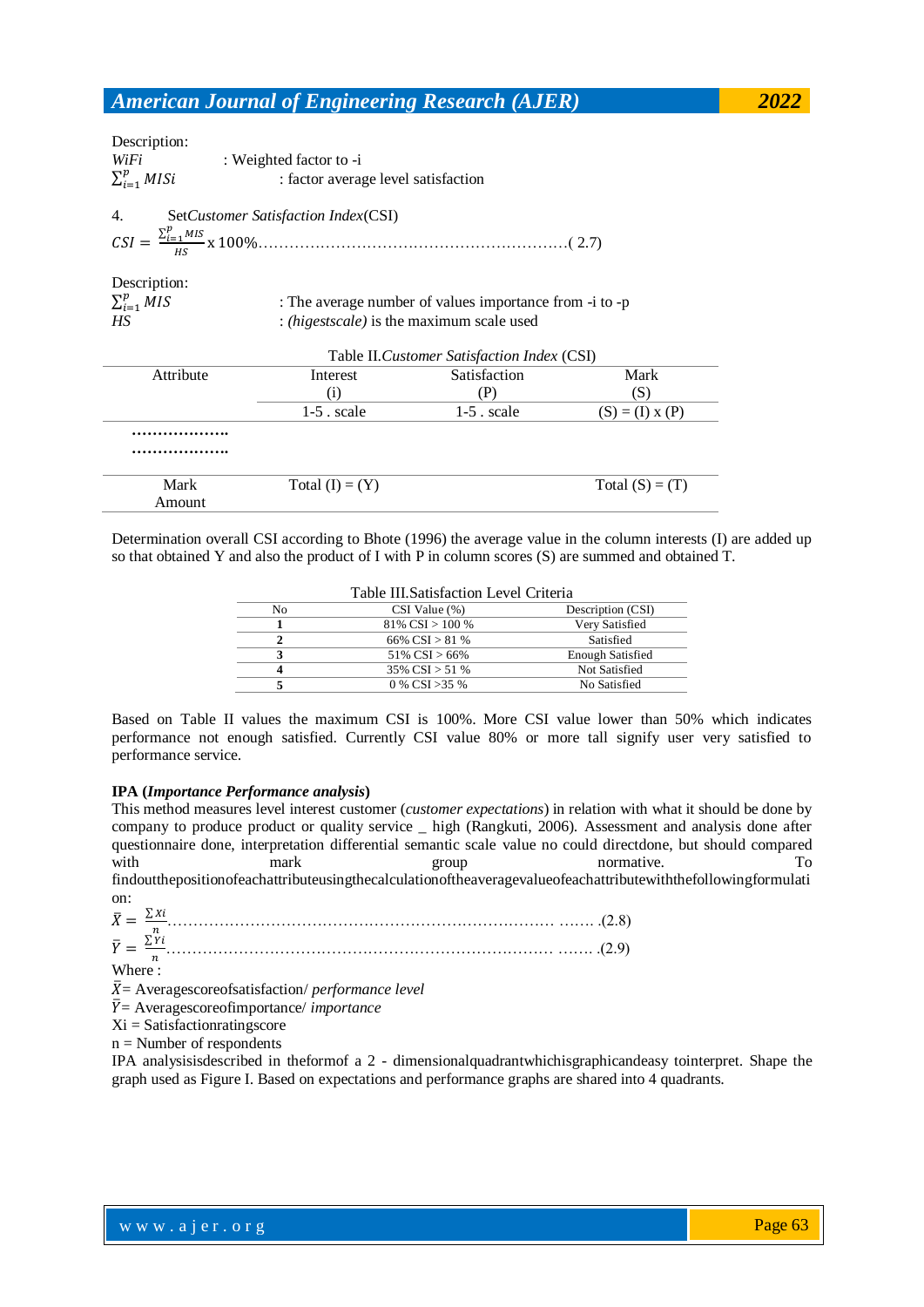

#### FigureI. Quadrant*Importance Performance Analysis*

The following quadrants are used :

I. *Concentrate Here* (concentration here / Top Priority).

Existing factorsin thisquadrant are considered as factors that are currently unsatisfactory so that the management is obliged to allocate adequate resources to improve the performance of these various factors. Factors located in this quadrant are a priority to be improved.

II. *Keep up with theachievements*(good work achievement).

Factors located in this quadrant are considered Important and Expected as a supporting factor for customer satisfaction so that the management is obliged to ensure that the performance of the institution it manages can continue to maintain the achievements that have been achieved.

### III. *Low Priority* (priority low)

Factors located in this quadrant are considered not too important and or too expected by consumers so that management does not need to prioritize or pay too much attentiontothesefactors.

#### IV. *Possibly Overkill* (too excess).

Factors located in this quadrant are considered Not Too Important and or Not Too Expected so that management needs to allocate resources related to these factors to other factors that have a higher priority for handling which still need improvement, such as in the quadrant. I .

# **III. RESEARCH METHODS**

#### **Studies Introduction**

On research this done a number of stage , where Step first started from studies preliminary see direct condition field carried out on site profession reinforcement cliff river regarding with problem research . Focus studies preliminary identify and formulate the problem used ingredients study from studies preliminary thegot level accident work , factor reason accident work , procedure safety work what just already \_ executed and implementation strategy safety right work on job \_ reinforcement cliff river . On These activities are the things that are carried out is observe by visual to situation which will researched. While to do observation field, researcher To do studies References for support this research.

#### **Overview References**

Overview References for dig related information with research. Data and information used for support This research was obtained from the study literature through books, journals, articles, internet and from experiences and news so that obtained examples accident work already occur on profession reinforcement cliff river. From review References expected got method data processing for reference research.

#### **Research variables**

On In this study, the variables consist of the expectation variable and the satisfaction variable. This variable is determined and compiled with method to do study References to literature that has been there is as well as to do studies introduction. Studies the introduction itself in the form of observation of related documents with OHS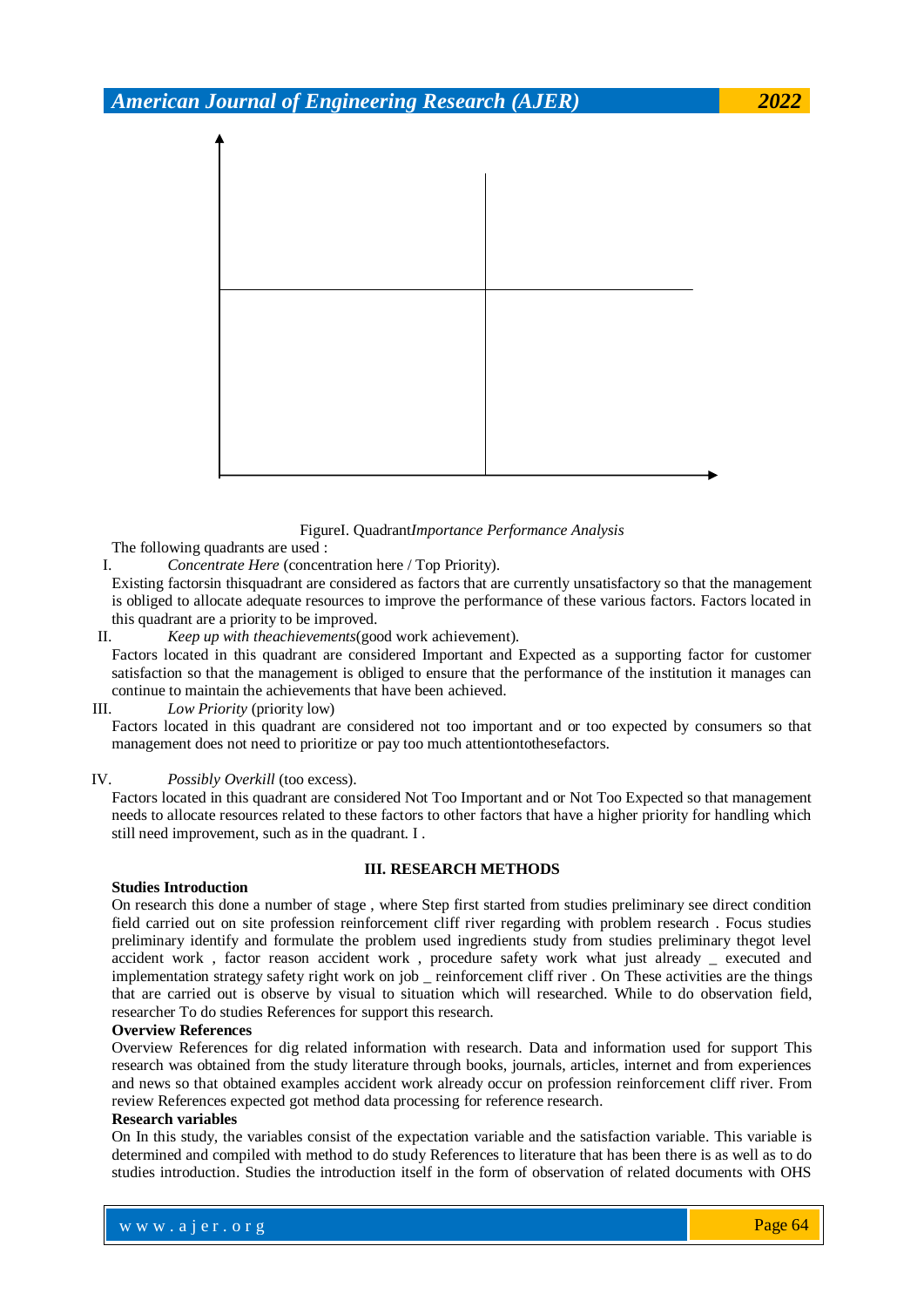document, observation about method implementation in the field, as well as to do Interview direct with related parties and feel impact direct with implementation system safety work in the field.

### **Satisfaction Variable**

Variables used in This research is an assessment variable satisfaction to performance consultant supervisor. The variables that become evaluation on that variable i, e. Identification IndicatorSystem Safety Work, Preparation Indicator Safety Work, Implementation Indicatorsystem safety work Construction and Improvement Indicators system safety work construction.

Identification Variable System Safety work;

- 1. K3 policy in each profession
- 2. OHS policy in the company you communicated
- 3. analysis OHS hazards and their control
- 4. identification need K3 training
- Variable Preparation Safety work ;
- 1. socialization the dangers of K3 in the company you
- 2. determination activity based on identification danger each profession
- Application Variables system safety work construction;
- 1. application procedure for reduce risk in the company you
- 2. there is procedure state emergency
- 3. there is procedure identification the dangers of K3 in the company
- 4. K3 policies include commitment to use obey regulation applicable laws \_

Repair Variable system safety work construction:

- 1. know consequence risk if you no obey established procedure \_
- 2. documenting / taking notes results K3 repair and prevention
- 3. investigate problem, determine cause and take action so as not repeated danger
- 4. evaluate every action taken for prevent OHS hazards and apply proper action \_

#### **Design Questionnaire**

For To do analysis, used analytical techniques useful index for describe knowledge and equipment as well as facilities, feedback respondent on the questions asked. Value category index used there are two on Table III. and Table IV.

|  | Table IV. Evaluation AgainstResponseSatisfaction |
|--|--------------------------------------------------|
|  |                                                  |

| Evaluation knowledge to indicator | Value/Score |
|-----------------------------------|-------------|
| No Ever (TP)                      |             |
| Rarely $(J)$                      |             |
| Sometimes (KK)                    |             |
| Enough Often (CS)                 |             |
| Always $(S)$                      |             |

#### Table V. Rating AgainstResponseHope

| Evaluation equipment and facilities against indicators |                       | Value/Score |
|--------------------------------------------------------|-----------------------|-------------|
|                                                        | No Important (TP)     |             |
| ٠.                                                     | Less Important (KP)   |             |
|                                                        | Enough Important (CP) |             |
|                                                        | Important(P)          |             |
|                                                        | Very Important (SP)   |             |

# Table VI.*Performance* perceptionquestion

OCCUPATIONAL SAFETY PERCEPTIONS

| No.          | <b>OuestionItems</b>                                  |                             | <b>Respondent Rating</b> |    |                |          |  |  |
|--------------|-------------------------------------------------------|-----------------------------|--------------------------|----|----------------|----------|--|--|
|              |                                                       | AgainstResponseSatisfaction |                          |    |                |          |  |  |
|              |                                                       | TP                          | .,                       | kk | <b>CS</b>      | <b>S</b> |  |  |
| А.           |                                                       |                             |                          |    |                |          |  |  |
|              | Is there always a K3 policy in every job              |                             | $\mathcal{P}$            | 3  | $\overline{4}$ | 5        |  |  |
| $\mathbf{2}$ | is OHS policy in the company you communicated         |                             | $\mathcal{D}$            | 3  | 4              | 5        |  |  |
| 3            | is analysis OHS hazards and their control already run |                             | 2                        | 3  | 4              | 5        |  |  |
| 4            | is there is identification need K3 training           |                             | $\mathfrak{D}$           | 3  | 4              | 5        |  |  |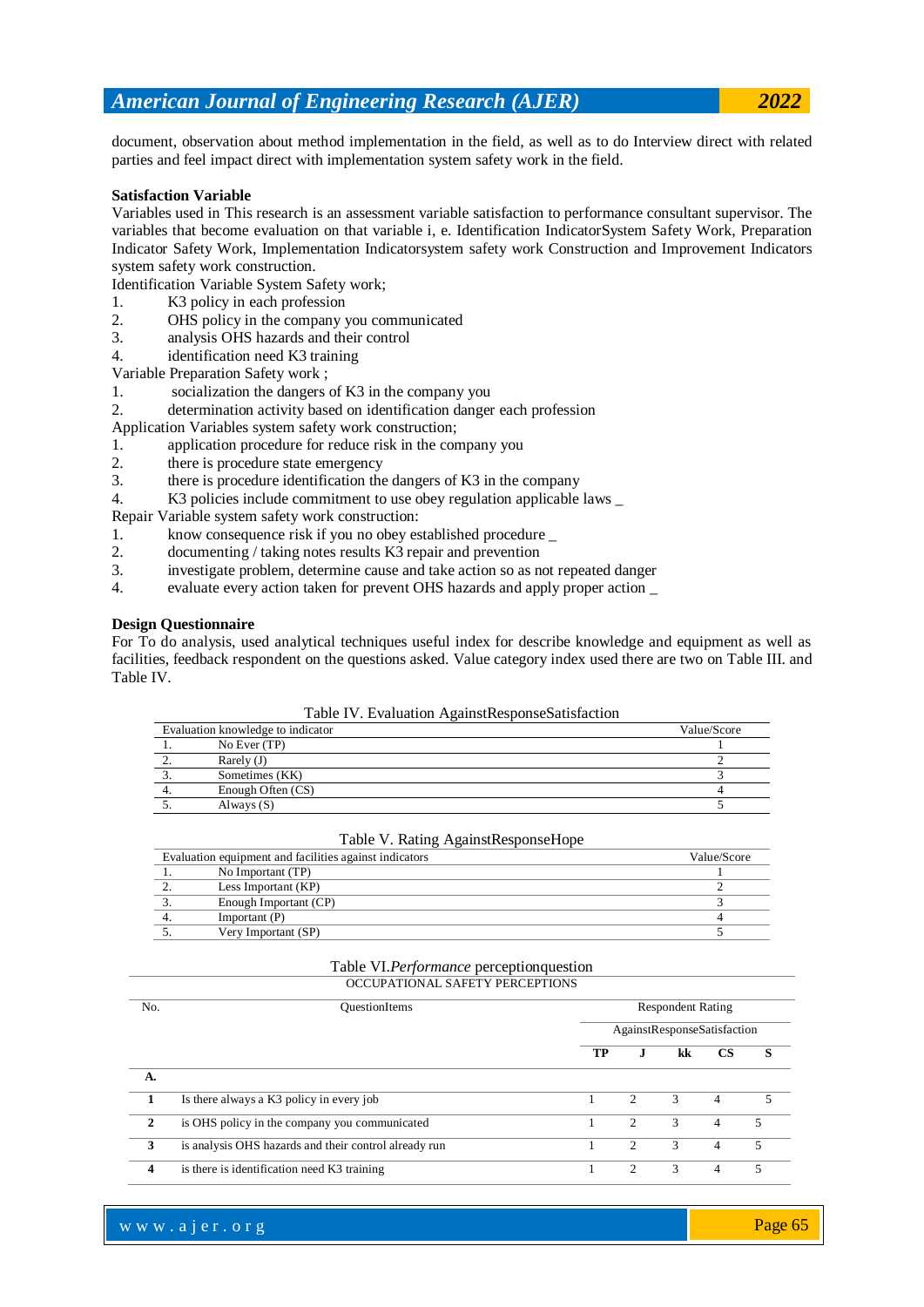| 5  | is there is socialization the dangers of K3 in the company you                                                                                   | 2                           | 3 | 4                        | 5 |
|----|--------------------------------------------------------------------------------------------------------------------------------------------------|-----------------------------|---|--------------------------|---|
| 6  | is company you determine activity based on identification danger each<br>profession                                                              | $\mathfrak{D}$              | 3 | 4                        | 5 |
| 7  | is there is application procedure for reduce risk in the company you                                                                             | 2                           | 3 | $\overline{\mathcal{A}}$ | 5 |
| 8  | is there is procedure state company emergency $\equiv$ you                                                                                       | $\mathfrak{D}$              | 3 | $\overline{4}$           | 5 |
| 9  | is there is procedure identification the dangers of K3 in the company you so<br>that there is prevention and evaluation for reduce accident work |                             | 3 | 4                        | 5 |
| 10 | is K <sub>3</sub> policies include commitment to use obey regulation legislation that<br>apply                                                   | $\mathcal{D}_{\mathcal{L}}$ | 3 | 4                        | 5 |
| 11 | is you always know consequence risk if you no obey established procedure                                                                         | $\mathcal{D}_{\mathcal{L}}$ | 3 | $\overline{4}$           | 5 |
| 12 | is company you documenting / taking notes results K3 repair and prevention                                                                       | $\mathcal{D}$               | 3 | $\overline{4}$           | 5 |
| 13 | is company you investigate problem, determine cause and take action so as<br>not repeated danger of K3                                           | $\mathcal{D}$               | 3 | $\overline{\mathcal{A}}$ | 5 |
| 14 | is company you evaluate every action taken for prevent OHS hazards and<br>apply proper action                                                    | 2                           | 3 | $\overline{4}$           | 5 |

#### Table VII.Perceptionquestionof*importance*

|                | HOPE QUESTIONNAIRE WORK SAFETY RESPONDENTS                                                                                                                      |                       |                |                     |                |                |
|----------------|-----------------------------------------------------------------------------------------------------------------------------------------------------------------|-----------------------|----------------|---------------------|----------------|----------------|
| No.            | <b>Ouestion Items</b>                                                                                                                                           | Perception Respondent |                |                     |                |                |
|                |                                                                                                                                                                 |                       |                | AgainstResponseHope |                |                |
|                |                                                                                                                                                                 | <b>TP</b>             | <b>KP</b>      | CP                  | P              | SP             |
| A.             |                                                                                                                                                                 |                       |                |                     |                |                |
| $\mathbf{1}$   | how much does it matter K3 policy in each profession                                                                                                            | $\mathbf{1}$          | $\overline{c}$ | 3                   | $\overline{4}$ | 5              |
| $\mathbf{2}$   | how much does it matter OHS policy in the company you communicated                                                                                              | $\mathbf{1}$          | 2              | 3                   | $\overline{4}$ | 5              |
| $\mathbf{3}$   | how much does it matter analysis OHS hazards and their control run                                                                                              | $\mathbf{1}$          | $\overline{c}$ | 3                   | $\overline{4}$ | $\overline{5}$ |
| 4              | how much does it matter there is identification need K3 training                                                                                                | $\mathbf{1}$          | $\overline{2}$ | 3                   | $\overline{4}$ | 5              |
| 5              | how much does it matter socialization the dangers of K3 in the company you                                                                                      | $\mathbf{1}$          | $\overline{2}$ | 3                   | $\overline{4}$ | $\overline{5}$ |
| 6              | how much does it matter company you determine activity based on<br>identification danger each profession                                                        | $\mathbf{1}$          | $\overline{2}$ | $\overline{3}$      | $\overline{4}$ | $\overline{5}$ |
| $\overline{7}$ | how much does it matter there is application procedure for reduce risk in the<br>company you                                                                    | $\mathbf{1}$          | $\overline{c}$ | 3                   | $\overline{4}$ | $\overline{5}$ |
| 8              | how much does it matter there is procedure state company emergency _ you                                                                                        | $\mathbf{1}$          | 2              | 3                   | $\overline{4}$ | $\overline{5}$ |
| 9              | how much does it matter procedure identification the dangers of K3 in the<br>company you so that there is prevention and evaluation for reduce accident<br>work | $\mathbf{1}$          | $\overline{2}$ | 3                   | $\overline{4}$ | 5              |
| 10             | how much does it matter K3 policies include commitment to use obey<br>regulation legislation that $\_\$ gpply                                                   | $\mathbf{1}$          | $\overline{c}$ | 3                   | $\overline{4}$ | 5              |
| 11             | how much does it matter know consequence risk if you no obey established<br>procedure $_{-}$                                                                    | $\mathbf{1}$          | $\overline{c}$ | 3                   | $\overline{4}$ | $\overline{5}$ |
| 12             | how much does it matter company documenting / taking notes results K3<br>repair and prevention                                                                  | $\mathbf{1}$          | $\overline{2}$ | 3                   | $\overline{4}$ | 5              |
| 13             | how much does it matter company investigate problem, determine cause and<br>take action so as not repeated danger of K3                                         | $\mathbf{1}$          | $\mathfrak{D}$ | $\mathcal{F}$       | $\overline{4}$ | $\overline{5}$ |
| 14             | how much does it matter company evaluate every action taken for prevent<br>OHS hazards and apply proper action                                                  | $\mathbf{1}$          | $\overline{c}$ | $\overline{3}$      | $\overline{4}$ | $\overline{5}$ |

### **Data Collection**

Questionnaire will be distributed on 30 respondents consisting of 15 workers contractor people, 6 people consultant, 4 PPK/PPTK, 5 people directors field. This is because the target researcher of course for got respondent from contractors, consultants and agencies government (*owner*). From the results obtained seen number of contractors, consultants and agency government (*owner*).

#### **Research Data**

Data collection techniques in this research was conducted with using two survey methods:

1. Primary data. Data obtained through research surveyto use looking for existing data that supports research. As for method data collection carried out in this primary survey include:

a. Questionnaire. Questionnaire is wrong one method that is fishing public for think with use type questionnaire closed, that is answer question already provided by researcher.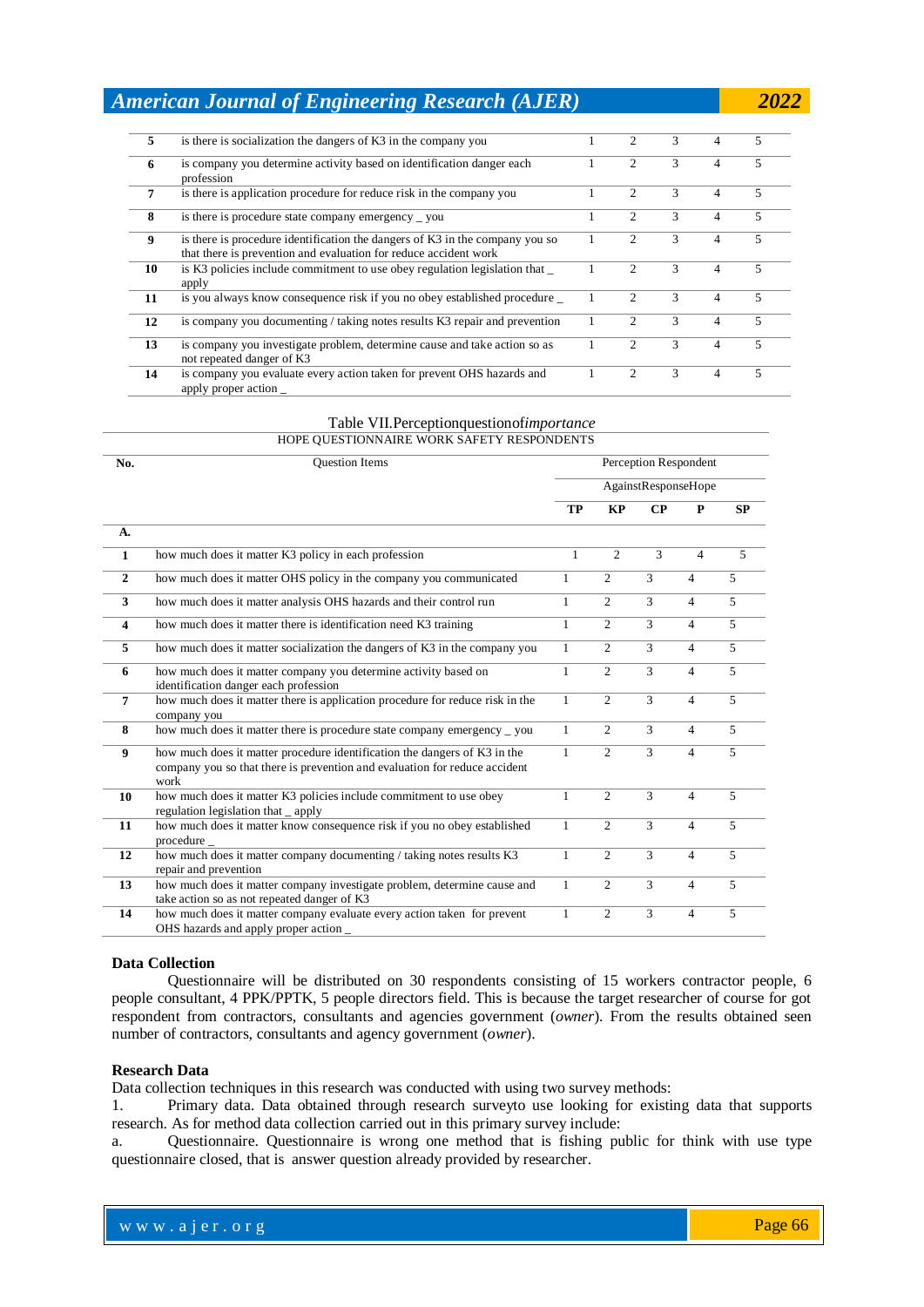2. Secondary Data. Data obtained through survey that review by direct condition field study To use looking for existing data that supports research. As for method data collection carried out in this primary survey include: a. Oh observation. This technique is used for see condition field by direct or observe profession docking cliff river. Researcher play a role as observer with see object and sensibility, express as well as read problems that occur.

b. Interviews. Interview is wrong one method data collection with stage Interview by direct to power expert. Then from the results the interview was developed so that got answer for formulate strategies and programs.

### **IV. IS ANALYSIS AND DISCUSSION**

#### **Data CollectionandProcessing**

From the questionnaires that have been back, researcher succeed get 30 respondents consisting of 15 workers contractor people, 6 people consultant, 1 PPK, 3 PPTK, 5 peopledirectors field. This is because the target researcher of course for got respondent from contractors, consultants and agencies government (*owner*). From the results obtained seen number of contractors, consultants and agency government (*owner*). and do accident data collection work on profession docking cliff siring river at the Department of Work Public and Residential Regency Balangan on year 2020 with mark contract under Rp. 200,000,000.00 is no there is accident work same once.

### **ValidityandReliabilityTest**

### 1. Validity test

Validity test is used tomeasuretheaccuracyofthequestionnaireinstrumentagainsttheconceptbeinganalyzed. The basis for decision making in the validity test is as follows:

Hypothesis:

 $H_0 = 0$  : (There is no correlation between research instruments orthequestion naireis not valid)

 $H_1 \neq 0$  : (There is a correlation between research instruments or valid questionnaires)

The decision used is if the value is  $r_{hitung} > r_{table}$  or  $(Sig.) < 0.05$ , then reject  $H_0$  which means that there is a correlation between the research instruments or the questionnaire used is valid. As for results test validation could seen on Table VII

Table VIII. Validity28items

| 14                                                                                                                          | 0.684 | 0.893 | 0.361 | Valid |  |
|-----------------------------------------------------------------------------------------------------------------------------|-------|-------|-------|-------|--|
| It is known that the number of respondents (N) used is 30 respondents, so that by using a significance                      |       |       |       |       |  |
| level of 5%, a value $r_{table}$ of 0.361 is obtained. The results of the validity test in the table above show that of the |       |       |       |       |  |
| 14 items the value is known $r_{hitung} > r_{table}$ so that the item is declared valid. Therefore, the 14 items which      |       |       |       |       |  |
| constitute the total of the entire questionnaire are valid and can be used as research benchmarks.                          |       |       |       |       |  |

| Variable Items | $Y_1$ | $Y_2$ |          | $r_{tablel}$ | Information |  |
|----------------|-------|-------|----------|--------------|-------------|--|
| 1              | 0.764 | 0.940 | $\geq$   | 0.361        | Valid       |  |
| $\overline{c}$ | 0.753 | 0.924 | >        | 0.361        | Valid       |  |
| 3              | 0.594 | 0.911 | >        | 0.361        | Valid       |  |
| $\overline{4}$ | 0.793 | 0.818 | $\rm{>}$ | 0.361        | Valid       |  |
| 5              | 0.734 | 0.445 | >        | 0.361        | Valid       |  |
| 6              | 0.678 | 0.954 | >        | 0.361        | Valid       |  |
| 7              | 0.652 | 0.786 | >        | 0.361        | Valid       |  |
| 8              | 0.366 | 0.841 | $\rm{>}$ | 0.361        | Valid       |  |
| 9              | 0.706 | 0.764 | >        | 0.361        | Valid       |  |
| 10             | 0.556 | 0.729 | $\geq$   | 0.361        | Valid       |  |
| 11             | 0.744 | 0.886 | $\geq$   | 0.361        | Valid       |  |
| 12             | 0.736 | 0.810 | >        | 0.361        | Valid       |  |
| 13             | 0.407 | 0.848 | >        | 0.361        | Valid       |  |
| 14             | 0.684 | 0.893 | $\geq$   | 0.361        | Valid       |  |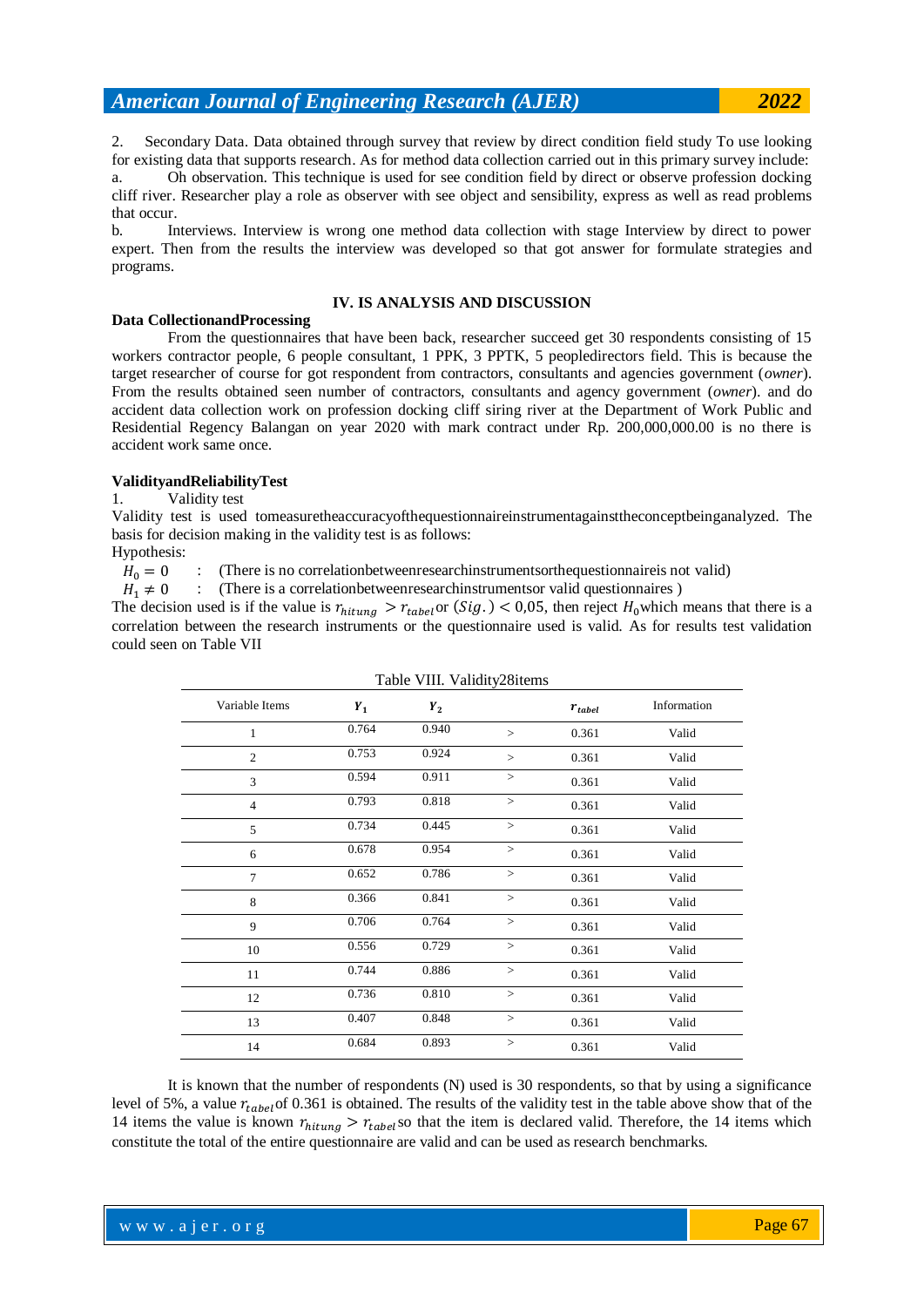2. Reliability test

Reliability test is an index that shows the extent to which a measuring instrument can be trusted accurately so that the instrument used will give the same results even though the research is repeated. The basis for decision making in thereliabilitytestis as follows:

Hypothesis:<br> $H_0 = 0$ 

: ( Instrumentunreliablequestionnaire )

 $H_1 \neq 0$  : (Instrumentreliablequestionnaire)

If theinstrumentused has a *CornbachvalueAlpha* $> 0.6$  then reject  $H_0$ whichmeansinstrumentreliablequestionnaire. The reliabilitycoefficientcategoryis:

 $0.80-1.00$  = very high reliability

 $0.60-0.80$  = high reliability

 $0.40-0.80$  = moderate reliability

 $0.20-0.40$  = low reliability

| Table IX. Reliability 28 items |                    |            |  |  |  |
|--------------------------------|--------------------|------------|--|--|--|
| Variable                       | Cronchbach's Alpha | N of items |  |  |  |
| <i>1</i> 1                     | 0.793              | 14         |  |  |  |
| r,                             | 0.954              | 14         |  |  |  |

Basedontheanalysisusingthe SPSS version 26 program as shown in Table VIII. Itisknownthatthe*CornbachvalueAlpha ( )* for the variable *questionnaire*is 0.793 and for the variable questionnaire  $Y_2$  of 0.954, this research can be considered reliable.

#### **Work Safety Application Variable Data**

The highest score for each answer is 5 which is an always and very good answer, this is used to measure knowledge about work safety as well as work safety equipment and facilities on the level of work accidents. As for theassessmentoftheperceptionof*performance*and*importance*canbe seen in Table IX and Table X.

|  | Table X. Assessmentofperceivedperformance |  |  |
|--|-------------------------------------------|--|--|
|--|-------------------------------------------|--|--|

| Knowledge assessment of indicators |                   | Value/Score |
|------------------------------------|-------------------|-------------|
|                                    | No Ever $(TP)$    |             |
| 2.                                 | Rarely $(J)$      |             |
|                                    | Sometimes (KK)    |             |
| 4.                                 | Enough Often (CS) |             |
|                                    | Always $(S)$      |             |
|                                    |                   |             |

|    | Assessment of equipment and facilities against indicators | Value/Score |
|----|-----------------------------------------------------------|-------------|
|    | No Important (TP)                                         |             |
| 2. | Less Important (KP)                                       |             |
|    | Enough Important (CP)                                     |             |
|    | Important $(P)$                                           |             |
|    | Very Important (SP)                                       |             |
|    |                                                           |             |

TableXI.Assessment ofperceived*importance*

Table VI and Table VII use a Likert scale tomeasuretheapplicationofworksafety. The score will be multiplied by the number of answer scoresfromrespondentswhoansweredthequestionnaire , sothatlaterit will be added up to get the value of the application of work safety. In the survey on the application of worksafety, theteamaskedtherespondents a questionnaireconsistingof 28 questions representing the application of work safety to the rate of work accidents. The followingquestions are listed in thequestionnaire

### *Customer Satisfaction Index* **(CSI)**

*Customer* Analysis *Satisfaction Index* betweenknowledgeaboutworksafetyandsafetyequipmentandfacilitiestothe level ofworksafetyusing data from a questionnaire.*Mean Satisfaction Score* (MSS) is obtained from Table IV.5. Whereas *Mean Importance Score* (MIS) is obtained from Table IV.6. So that can calculated mark *Weight Factor*  (WF) and Weight Score (WS) such as seen in Table XI.

where  $\mathcal{L} = \mathcal{L} \left( \mathcal{L} \right)$  is the set of  $\mathcal{L} \left( \mathcal{L} \right)$ 

Page 68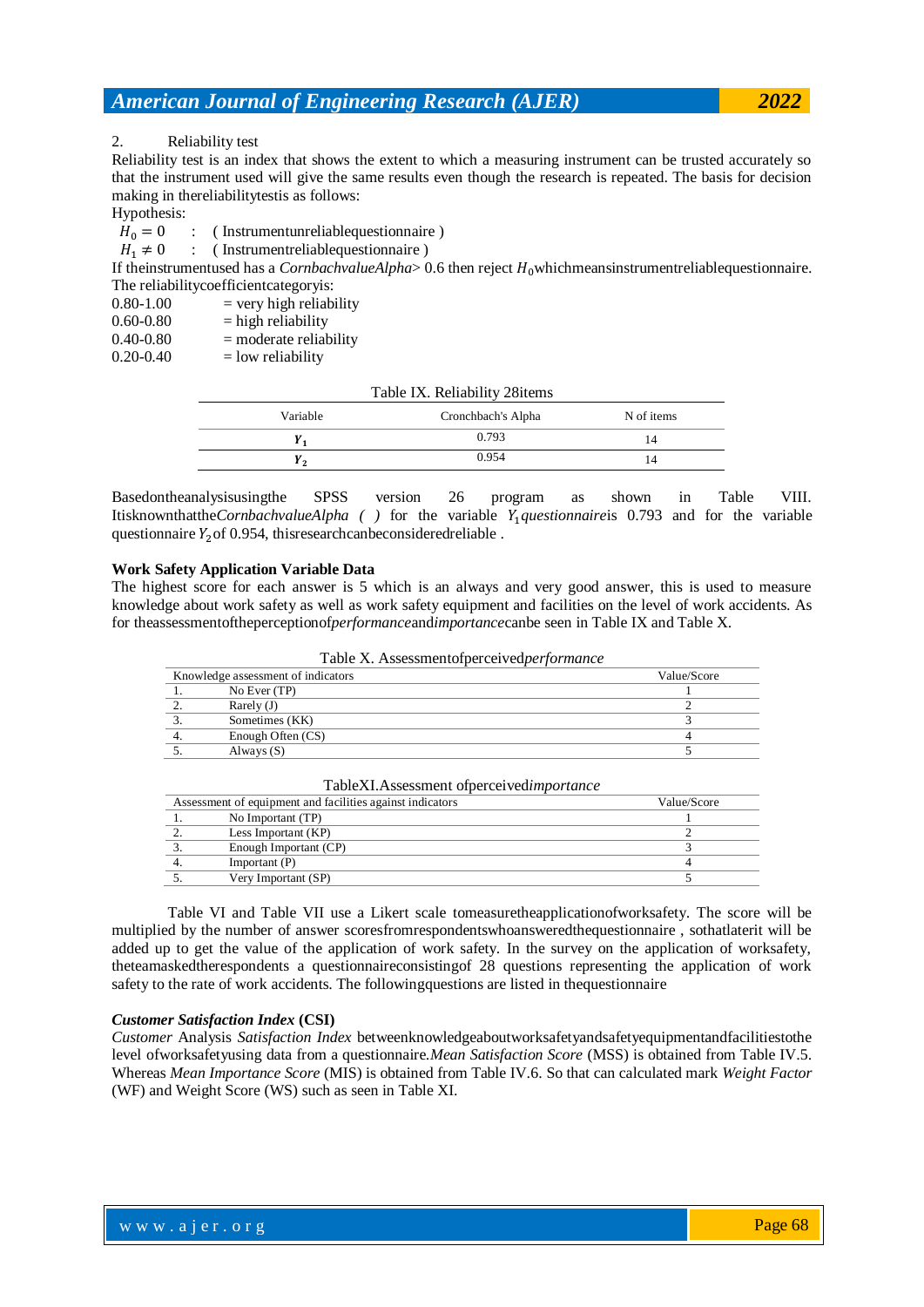|                                                            |                                                  | Table XII. CSI calculation results<br><b>MISi</b> |                  |
|------------------------------------------------------------|--------------------------------------------------|---------------------------------------------------|------------------|
| $MSS = \frac{[\sum_{i=1}^{n}Xi_i]}{NSS}$<br>$\overline{n}$ | $\overline{MIS} = \frac{[\sum_{i=1}^{n} Yi]}{n}$ |                                                   | $WSi = WF X WSS$ |
| 4.13                                                       | 3.80                                             | 7.20                                              | 29.73            |
| 3.93                                                       | 3.73                                             | 7.07                                              | 27.77            |
| 3.90                                                       | 3.73                                             | 7.07                                              | 27.56            |
| 3.47                                                       | 3.50                                             | 6.63                                              | 23.01            |
| 3.63                                                       | 4.47                                             | 8.47                                              | 30.74            |
| 3.47                                                       | 3.73                                             | 7.07                                              | 24.52            |
| 3.47                                                       | 3.57                                             | 6.76                                              | 23.47            |
| 3.30                                                       | 3.90                                             | 7.39                                              | 24.38            |
| 3.47                                                       | 3.27                                             | 6.19                                              | 21.49            |
| 3.67                                                       | 4.43                                             | 8.39                                              | 30,80            |
| 4.37                                                       | 3.43                                             | 6.50                                              | 28.39            |
| 3.33                                                       | 3.73                                             | 7.07                                              | 23.53            |
| 3.20                                                       | 3.90                                             | 7.39                                              | 23.64            |
| 3.57                                                       | 3.60                                             | 6.82                                              | 24.35            |
|                                                            |                                                  | MIS<br>_<br>— <sub>i=1</sub>                      | 363.36           |

Based on Table XI can is known CSI value can be calculated with method following:

 $CSI = \frac{\sum_i^t}{\sum_i^t}$  $\frac{1 \text{ s}}{H}$   $\frac{M}{S}$  x 100%  $=$   $\frac{3}{2}$  $\frac{5,56}{5}x$  $CSI = 72, 67 %$ 

Based on Criteria Level Satisfaction CHAPTER II page 32, with results CSI value of 7 2 ,6 7 %then, could concluded that workersalreadyhaveknowledgeand are satisfiedwithworkfacilities.

### *Importance Performance Analysis***( IPA)**

*Importance Performance* Analysis*\_* usingmeanscorebetween perceptions and expectations of workers on the level ofworksafetyusingquestionnaire data . As for the results *Importance Performance Analysis* (IPA) can be seen in Table XII.

TableXIII.Total score of respondents between workers' perceptions and expectations ofthe level ofworksafety

| VariableItems  | PerceptionMeanScore<br>(x) | ExpectedMeanScore<br>(y) |
|----------------|----------------------------|--------------------------|
|                | 4.13                       | 3.80                     |
| 2              | 3.93                       | 3.73                     |
| 3              | 3.90                       | 3.73                     |
| $\overline{4}$ | 3.47                       | 3.50                     |
| 5              | 3.63                       | 4.47                     |
| 6              | 3.47                       | 3.73                     |
| 7              | 3.47                       | 3.57                     |
| 8              | 3.30                       | 3.90                     |
| 9              | 3.47                       | 3.27                     |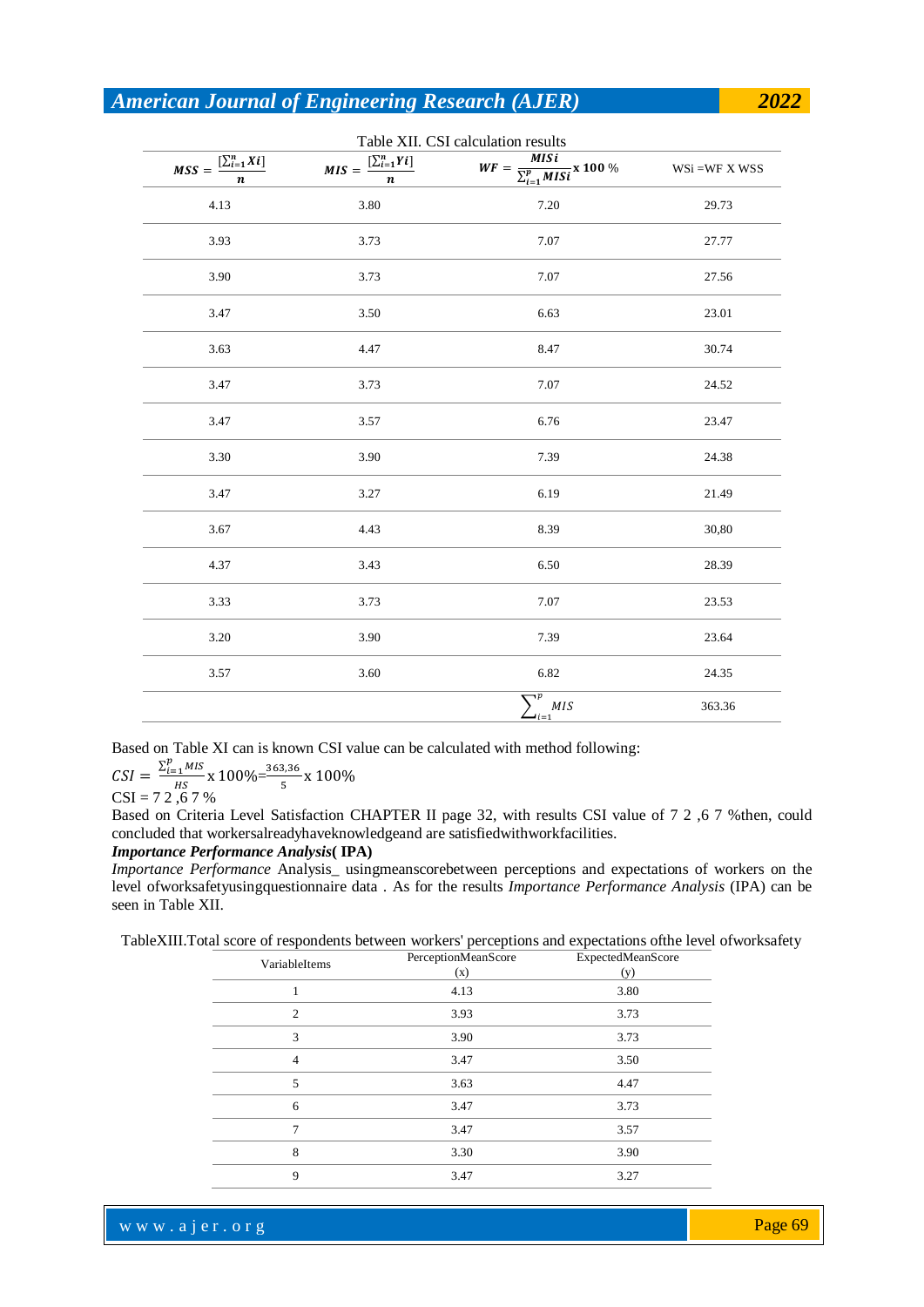| 10    | 3.67  | 4.43  |
|-------|-------|-------|
| 11    | 4.37  | 3.43  |
| 12    | 3.33  | 3.73  |
| 13    | 3.20  | 3.90  |
| 14    | 3.57  | 3.60  |
| Total | 50.91 | 52.79 |
| mean  | 3.64  | 3.77  |
|       |       |       |

After obtainingthe averagevalue ( *mean*), thenthevalue data isdescribed in theformofquadrantssothatindicatorsorvariablescanbesortedout in thefourquadrants .As for the results *Importance Performance Analysis* (IPA) can be seen in Figure II.



#### FigureII .IPA quadrant diagram

BasedonFigure II thevariablescanbedividedinto:

1. Quadrant I

Quadrant I showsthefactorsorattributesthat are considered to need attention:

- a. Variable Preparation Safety Work:
- (5) Implementingsocializationof OHS hazards in thecompany;
- b. Application Variables system safety work:
- (8) The existenceofemergencyprocedures in the company;
- c. Repair Variable system safety work:<br>(13) Investigating the problem by determined
- Investigating the problem by determining the cause and taking action so that OHS hazards do not recur;

# 2. Quadrant II

Quadrant II showsthefactorsorattributesthat are considered important and are expected to be supporting factors for employee satisfaction so that the management must ensure that they are able to maintain their performance:

- a. Identification Variable System Safety Work:
- (1) The existenceofan OHS policy in each job;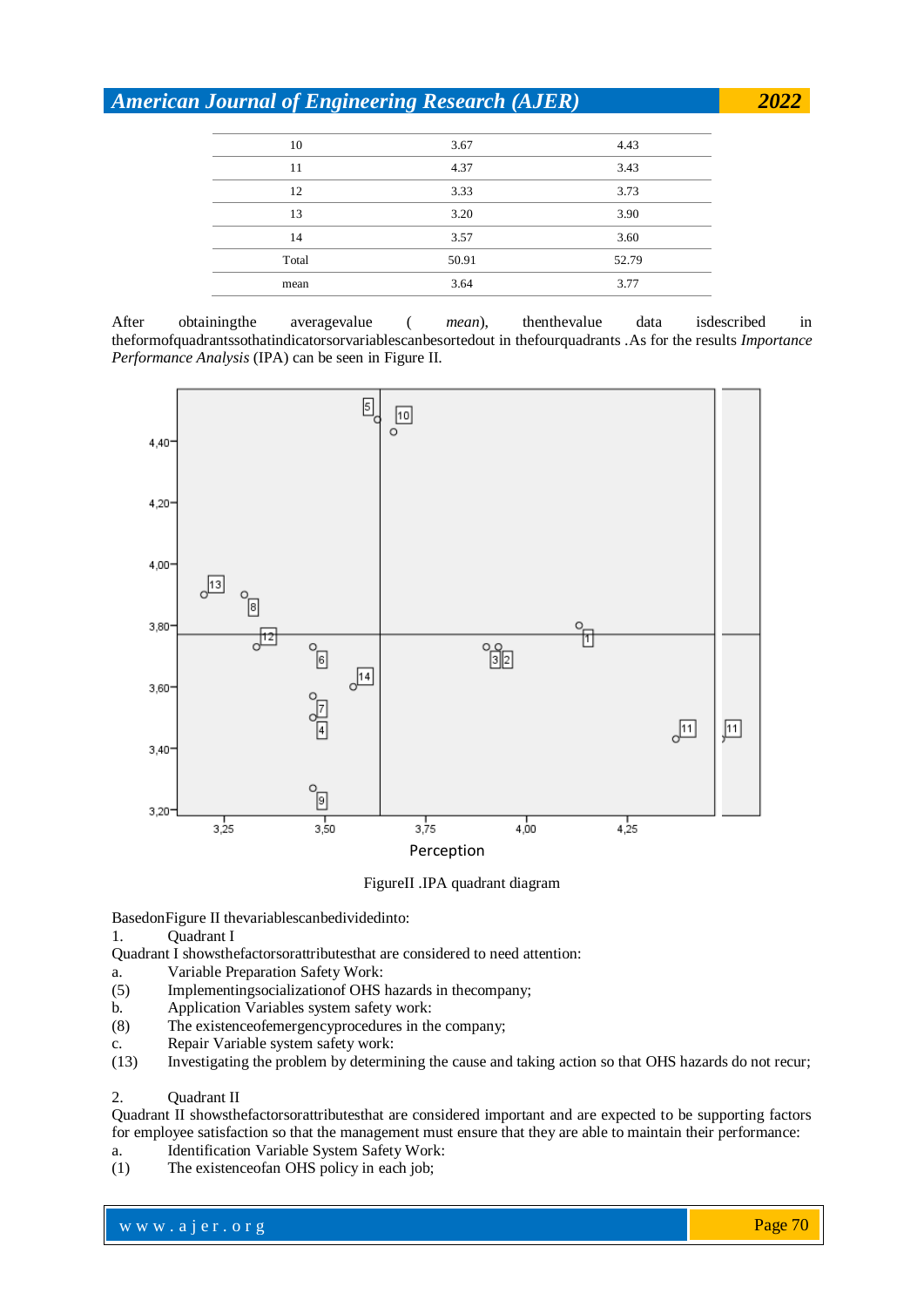b. Application Variables system safety work:

(10) Commitmentregarding OSH policies to comply with laws and regulations.

3. Quadrant III

Quadrant III showsfactorsthathave a low level of perception or actual performance at the same time are considered not tooimportantbyemployeessothatthey are not a priorityformanagement :

a. Work Safety System IdentificationVariables

(4) The existence of identification of K3 trainingneeds;

- b. Preparation Variable Safety Work :
- (6) Determination of activities based on the hazard identification of each job in the company;
- c. Application Variables system safety work:
- (7) Implementationofproceduresto reduce risk in the company;
- (9) OSH hazard identification procedures as prevention and evaluation to reduce work accidents;
- d. Repair Variable system safety work:
- (12) Documentationoftheresults of the improvement and prevention of K3;

(14) Evaluate every action taken to prevent OSH hazards and apply appropriate action.

# 4. Quadrant IV

Quadrant IV showsfactorsthat are considered not too expected by consumers but already have a good perception, so that the management can prioritize other things. need:

a. Identification Variable System Safety Work:

- (2) Communicationregarding OSH policies in the company;
- (3) Application of K3 hazard analysis and its control;
- b. Identification Variable System Safety Work:
- (11) Knowledgeofriskconsequences;

# **Interview**

In the final stage of the research the author conducted direct interviews with Mrs. Rosma Hilda, ST as the Head of Water Resources Division of the Public Works and Spatial Planning Office of Balangan Regency in 2020 tovalidatethelevel ofworkaccidentsand strategies. From the results of the interview, it was found that in the riverbank reinforcement work in the Activities at the Balangan Regency Public Works and Spatial Planning Service for the 2020 FiscalYearwith a valuebelow Rp. 200,000,000, 00. With system Appointment Direct no found danya report nor notes existence occur accident work. And the right strategy To use Upgrade K3 systems are :

1. On moment process procurement more formerly emphasized on company that prioritizes system safety work. and on moment before profession started should more emphasized about system safety work as well as equipment safety good job.

2. KDP, PPTK and Consultants Supervisor To do checking System Safety Work on beginning processing

- 3. Make rule internal that includes penalty if no apply System Safety Work
- 4. PPK commissioned wrong one the employee for monitor System Safety Work
- 5. Make Guidelines System Safety suitable job with each profession

# **V. CLOSING**

# **Conclusion**

based on analysis carried out in study this could concluded that problem knowledge worker to safety work on work , there are variety perceptions and expectations from the participantsreinforcement cliff river . Following conclusion from study this :

1. participant satisfaction level profession reinforcement cliff river on Activities at the Department of Work General and Regency Spatial PlanningBalangan Year 2020 budget with mark under Rp. 200,000,000, with system Appointment Direct is equaltor 2 2,6 7%. Which means the participants satisfied to system safety work on profession reinforcement cliff river.

2. PerceptionsandorActualPerformancesthatexist in : (5) Implementingsocializationof OHS hazards in the company; $(8)$  The existence of emergency procedures in the company; and  $(13)$  investigating the problem bydeterminingthecauseandtakingactionsothatthe OSH hazardsdo not recur;on currently not satisfactorysothatthemanagementisobligedtoallocateadequateresourcestoimprovetheperformanceofthesevariousf actors.

3. K3 implementation strategies that can applied on profession reinforcement cliffriver as following:

a. On moment process procurement more formerly emphasized on company that prioritizes system safety work. and on moment before profession started should more emphasized about system safety work as well as equipment safety good job.

b. KDP, PPTK and Consultants Supervisor To do checking System Safety Work on beginning processing